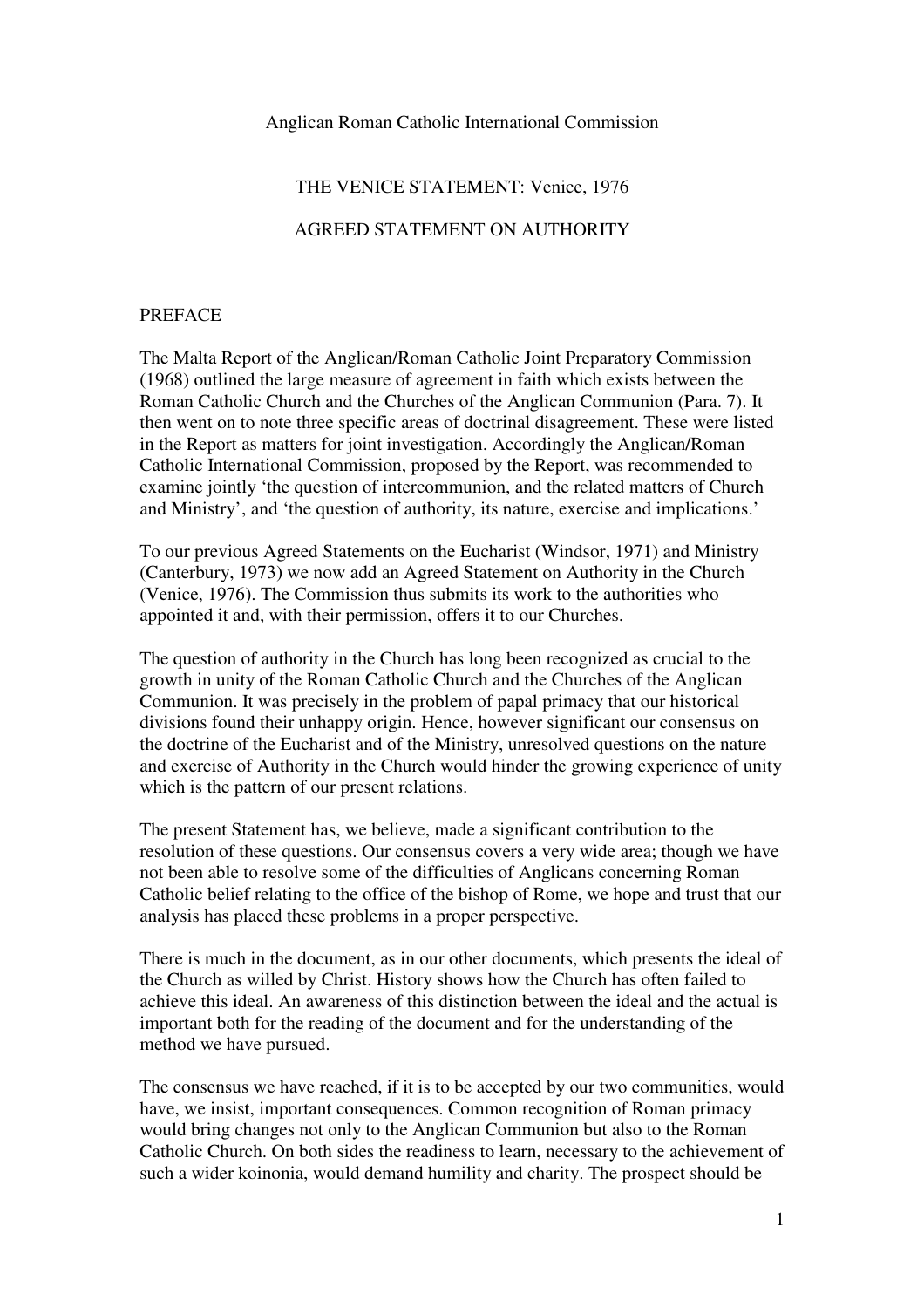met with faith, not fear. Communion with the see of Rome would bring to the Churches of the Anglican Communion not only a wider koinonia but also a strengthening of the power to realize its traditional ideal of diversity in unity. Roman Catholics, on their side, would be enriched by the presence of a particular tradition of spirituality and scholarship the lack of which has deprived the Roman Catholic Church of a precious element in the Christian heritage. The Roman Catholic Church has much to learn from the Anglican synodical tradition of involving the laity in the life and mission of the Church. We are convinced therefore, that our degree of agreement, which argues for greater communion between our Churches, can make a profound contribution to the witness of Christianity in our contemporary society.

It is in this light that we would wish to submit our conclusions to our respective authorities, believing that our work, indebted, as it is, to many sources outside the Commission as well as to its own labours, will be of service not only to ourselves but to Christians of other traditions in our common quest for the unity of Christ's Church.

+ H. R. McAdoo, Bishop of Ossory

+ Alan C. Clark, Bishop of East Anglia

Co- Chairmen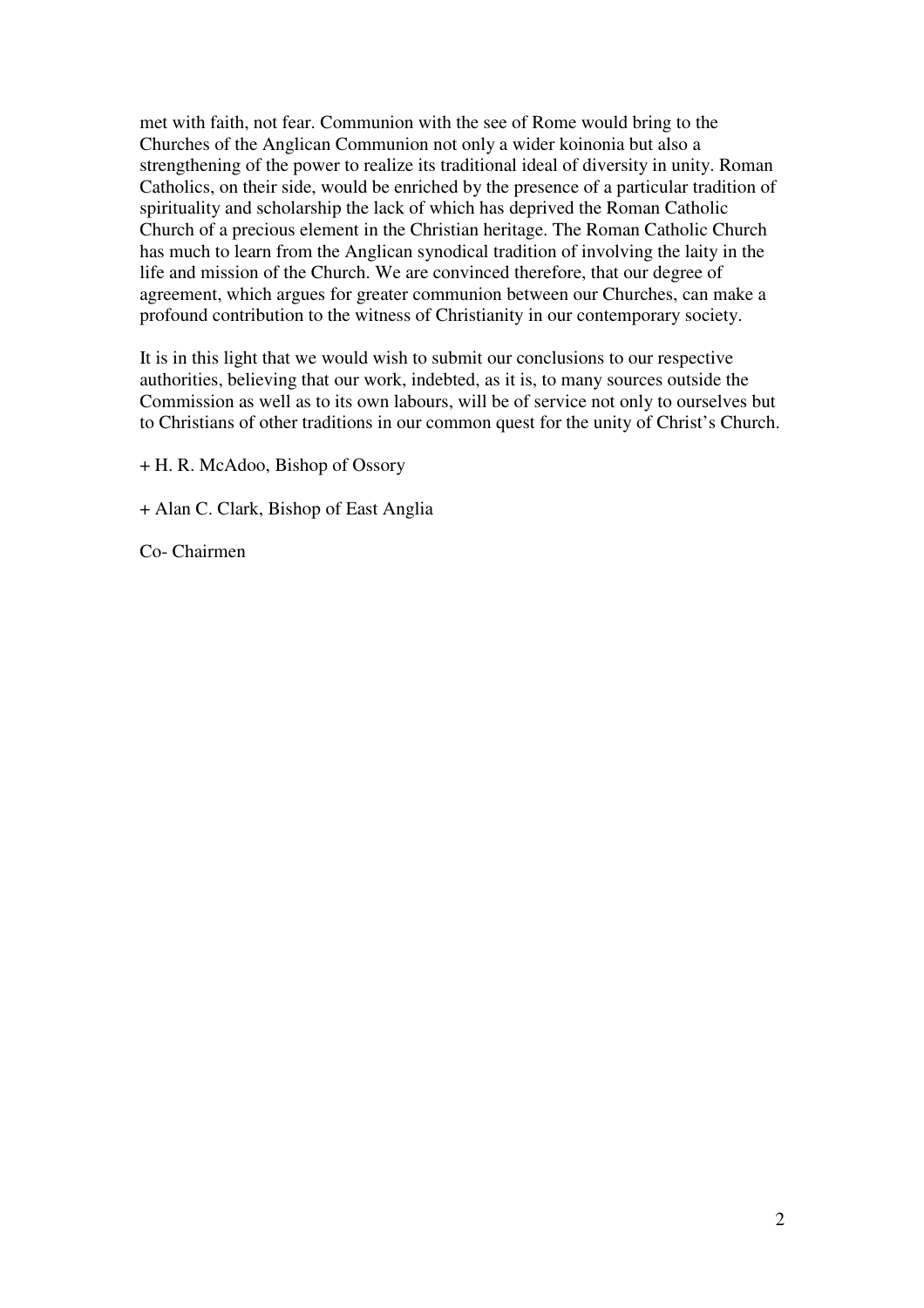## INTRODUCTION

1. The confession of Christ as Lord is the heart of the Christian faith. To him God has given all authority in heaven and on earth. As Lord of the Church he bestows the Holy Spirit to create a communion of men with God and with one another. To bring this koinonia to perfection is God's eternal purpose. The Church exists to serve the fulfilment of this purpose when God will be all in all.

# I - CHRISTIAN AUTHORITY

2. Through the gift of the Spirit the apostolic community came to recognise in the words and deeds of Jesus the saving activity of God and their mission to proclaim to all men the good news of salvation. Therefore they preached Jesus through whom God has spoken finally to men. Assisted by the Holy Spirit they transmitted what they had heard and seen of the life and words of Jesus and their interpretation of his redemptive work. Consequently the inspired documents in which this is related came to be accepted by the Church as a normative record of the authentic foundation of the faith. To these the Church has recourse for the inspiration of its life and mission; to these the Church refers its teaching and practice. Through these written words the authority of the Word of God is conveyed. Entrusted with these documents, the Christian community is enabled by the Holy Spirit to live out the gospel and so to be led into all truth. It is therefore given the capacity to assess its faith and life and to speak to the world in the name of Christ. Shared commitment and belief create a common mind in determining how the gospel should be interpreted and obeyed. By reference to this common faith each person tests the truth of his own belief.

3. The Spirit of the risen Lord, who indwells the Christian community, continues to maintain the people of God in obedience to the Father's will. He safeguards their faithfulness to the revelation of Jesus Christ and equips them for their mission in the world. By this action of the Holy Spirit the authority of the Lord is active in the Church. Through incorporation into Christ and obedience to him Christians are made open to one another and assume mutual obligations. Since the Lordship of Christ is universal, the community also bears a responsibility towards all mankind, which demands participation in all that promotes the good of society and responsiveness to every form of human need. The common life in the body of Christ equips the community and each of its members with what they need to fulfil this responsibility: they are enabled so to live that the authority of Christ will be mediated through them. This is Christian authority: when Christians so act and speak, men perceive the authoritative word of Christ.

# II - AUTHORITY IN THE CHURCH

4. The Church is a community which consciously seeks to submit to Jesus Christ. By sharing in the life of the Spirit all find within the koinonia the means to be faithful to the revelation of their Lord. Some respond more fully to his call; by the inner quality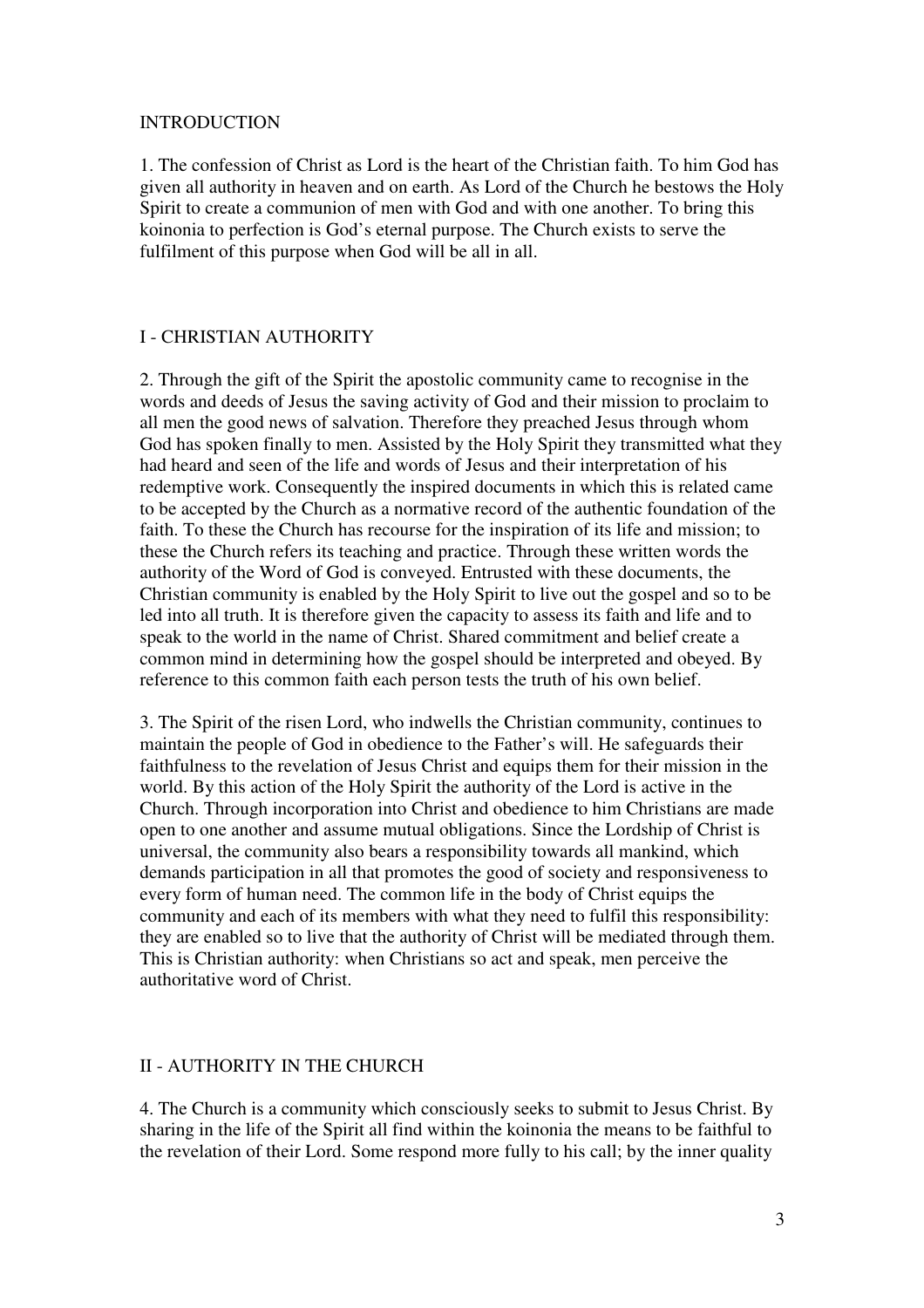of their life they win a respect which allows them to speak in Christ's name and with authority.

5. The Holy Spirit also gives to some individuals and communities special gifts for the benefit of the Church, which entitle them to speak and be heeded (e.g. Eph. 4.11,12; 1 Cor. 12.4-11).

Among these gifts of the Spirit for the edification of the Church is the episcope of the ordained ministry. There are some whom the Holy Spirit commissions through ordination for service to the whole community. They exercise their authority in fulfilling ministerial functions related to 'the apostles' doctrine, the fellowship, the breaking of bread and the prayers' (Acts 2.42). This pastoral authority belongs primarily to the bishop, who is responsible for preserving and promoting the integrity of the koinonia in order to further the Church's response to the Lordship of Christ and its commitment to mission. Since the bishop has general oversight of the community, he can require the compliance necessary to maintain faith and charity in its daily life. He does not, however, act alone. All those who have ministerial authority must recognise their mutual responsibility and interdependence. This service of the Church, officially entrusted only to ordained ministers, is intrinsic to the Church's structure according to the mandate given by Christ and recognised by the community. This is yet another form of authority.

6. The perception of God's will for his Church does not belong only to the ordained ministry but is shared by all its members. All who live faithfully within the koinonia may become sensitive to the leading of the Spirit and be brought towards a deeper understanding of the gospel and of its implications in diverse cultures and changing situations. Ordained ministers commissioned to discern these insights and give authoritative expression to them, are part of the community, sharing its quest for understanding the gospel in obedience to Christ and receptive to the needs and concerns of all.

The community, for its part, must respond to and assess the insights and teaching of the ordained ministers. Through this continuing process of discernment and response, in which the faith is expressed and the gospel is pastorally applied, the Holy Spirit declares the authority of the Lord Jesus Christ, and the faithful may live freely under the discipline of the gospel.

7. It is by such means as these that the Holy Spirit keeps the Church under the Lordship of Christ who, taking full account of human weakness, has promised never to abandon his people. The authorities in the Church cannot adequately reflect Christ's authority because they are still subject to the limitations and sinfulness of human nature. Awareness of this inadequacy is a continual summons to reform.

# III - AUTHORITY IN THE COMMUNION OF THE CHURCHES

8. The koinonia is realised not only in the local Christian communities, but also in the communion of these communities with one another. The unity of local communities under one bishop constitutes what is commonly meant in our two communions by 'a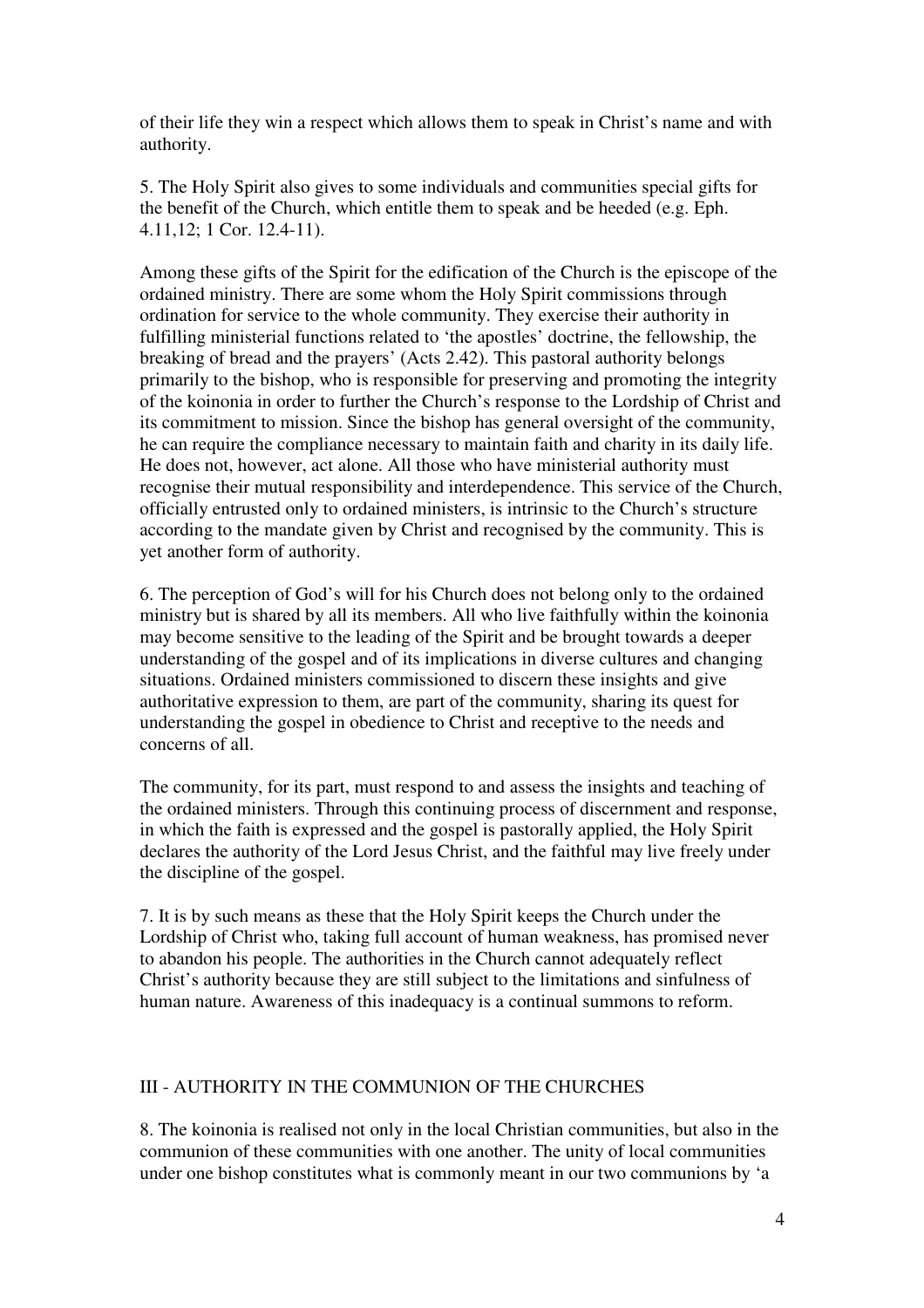local church', though the expression is sometimes used in other ways. Each local church is rooted in the witness of the apostles and entrusted with the apostolic mission. Faithful to the gospel, celebrating the one eucharist and dedicated to the service of the same Lord, it is the Church of Christ. In spite of diversities each local church recognises its own essential features in the others and its true identity with them. The authoritiative action and proclamation of the people of God to the world therefore are not simply the responsibilities of each church acting separately, but of all the local churches together. The spiritual gifts of one may be an inspiration to the others. Since each bishop must ensure that the local community is distinctly Christian he has to make it aware of the universal communion of which it is part. The bishop expresses this unity of his church with the others: this is symbolized by the participation of several bishops in his ordination.

9. Ever since the Council of Jerusalem (Acts 15) the churches have realized the need to express and strengthen the koinonia by coming together to discuss matters of mutual concern and to meet contemporary challenges. Such gatherings may be either regional or world-wide. Through such meetings the Church, determined to be obedient to Christ and faithful to its vocation, formulates its rule of faith and orders its life. In all these councils, whether of bishops only, or of bishops, clergy and laity, decisions are authoritative when they express the common faith and mind of the Church. The decisions of what has traditionally been called an 'ecumenical council' are binding upon the whole Church; those of a regional council or synod bind only the churches it represents. Such decrees are to be received by the local churches as expressing the mind of the Church. This exercise of authority, far from being an imposition, is designed to strengthen the life and mission of the local churches and of their members.

10. Early in the history of the Church a function of oversight of the other bishops of their regions was assigned to bishops of prominent sees. Concern to keep the churches faithful to the will of Christ was among the considerations which contributed to this development. This practice has continued to the present day. This form of episcope is a service to the Church carried out in co-responsibility with all the bishops of the region; for every bishop receives at ordination both responsibility for his local church and the obligation to maintain it in living awareness and practical service of the other churches. The Church of God is found in each of them and in their koinonia.

11. The purpose of koinonia is the realization of the will of Christ: 'Father, keep them in thy name, which thou hast given me, that they may be one, even as we are one... so that the world may believe that thou hast sent me' (John 17.11, 21). The bishop of a principal see should seek the fulfilment of this will of Christ in the churches of his region. It is his duty to assist the bishops to promote in their churches right teaching, holiness in life, brotherly unity and the Church's mission to the world. When he perceives a serious deficiency in the life or mission of one of the churches he is bound, if necessary, to call the local bishop's attention to it and to offer assistance. There will also be occasions when he has to assist other bishops to reach a common mind with regard to their shared needs and difficulties. Sharing together and active mutual concern are indispensable to the churches' effective witness to Christ.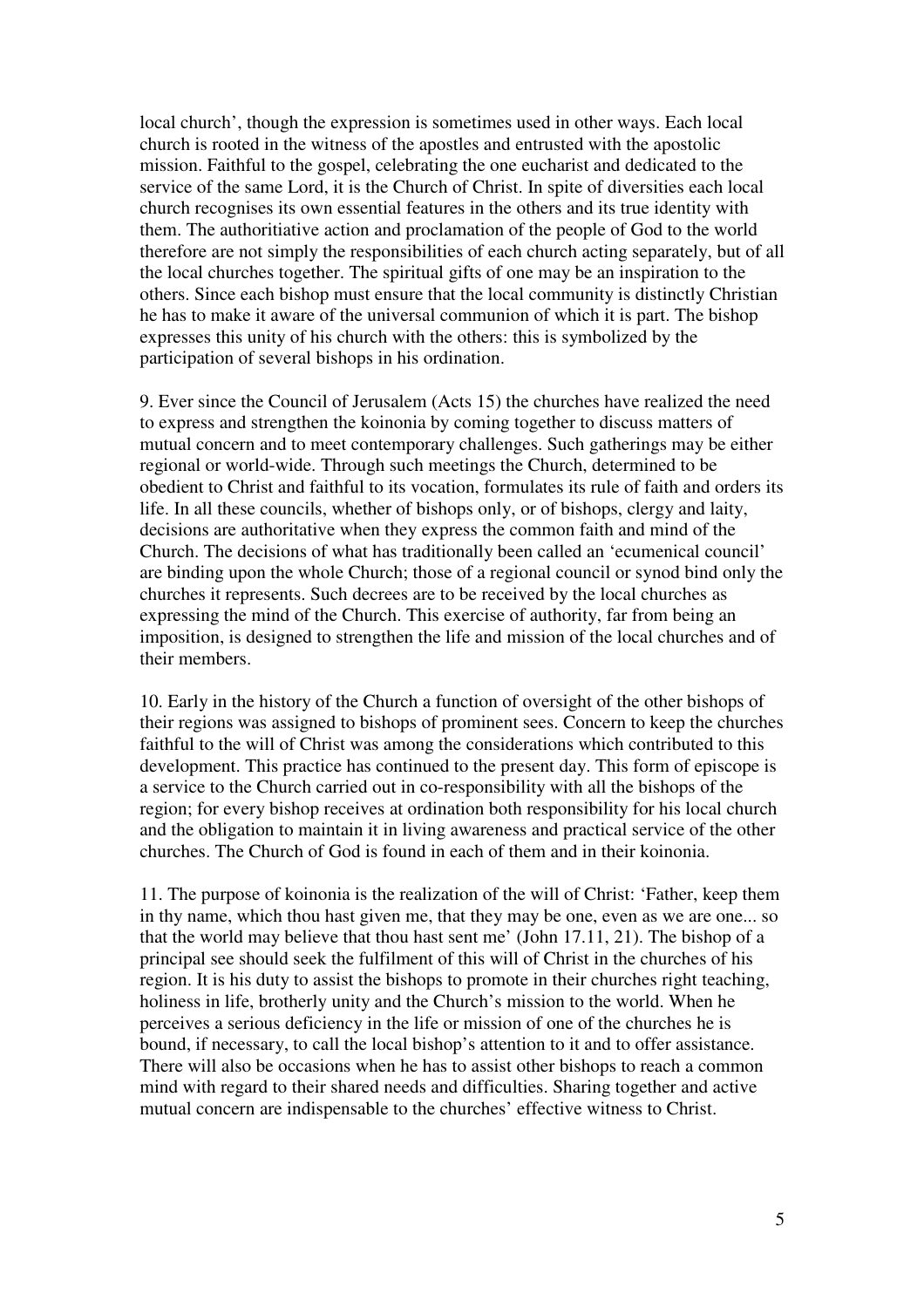12. It is within the context of this historical development that the see of Rome, whose prominence was associated with the death there of Peter and Paul, eventually became the principal centre in matters concerning the Church universal.

The importance of the bishop of Rome among his brother bishops, as explained by analogy with the position of Peter among the apostles, was interpreted as Christ's will for his Church.

On the basis of this analogy the First Vatican Council affirmed that this service was necessary to the unity of the whole Church. Far from overriding the authority of the bishops in their own dioceses, this service was explicitly intended to support them in their ministry of oversight. The Second Vatican Council placed this service in the wider context of the shared responsibility of all the bishops. The teaching of these councils shows that communion with the bishop of Rome does not imply submission to an authority which would stifle the distinctive features of the local churches. The purpose of this episcopal function of the bishop of Rome is to promote Christian fellowship in faithfulness to the teaching of the apostles.

The theological interpretation of this primacy and the administrative structures through which it has been exercised have varied considerably through the centuries. Neither theory nor practice, however, has ever fully reflected these ideals. Sometimes functions assumed by the see of Rome were not necessarily linked to the primacy: sometimes the conduct of the occupant of this see has been unworthy of his office: sometimes the image of this office has been obscured by interpretations placed upon it: and sometimes external pressures have made its proper exercise almost impossible. Yet the primacy, rightly understood, implies that the bishop of Rome exercises his oversight in order to guard and promote the faithfulness of all the churches to Christ and one another. Communion with him is intended as a safeguard of the catholicity of each local church, and as a sign of the communion of all the churches.

# IV - AUTHORITY IN MATTERS OF FAITH

13. A local church cannot be truly faithful to Christ if it does not desire to foster universal communion, the embodiment of that unity for which Christ prayed. This communion is founded on faith in Jesus Christ, the incarnate Son of God, crucified, risen, ascended and now living through his Spirit in the Church. Every local church must therefore ever seek a deeper understanding and clearer expression of this common faith, both of which are threatened when churches are isolated by division.

14. The Church's purpose in its proclamation is to lead mankind to accept God's saving work in Christ, an acceptance which not only requires intellectual assent but also demands the response of the whole person. In order to clarify and transmit what is believed and to build up and safeguard the Christian life, the Church has found the formulation of creeds, conciliar definitions, and other statements of belief indispensable. But these are always instrumental to the truth which they are intended to convey.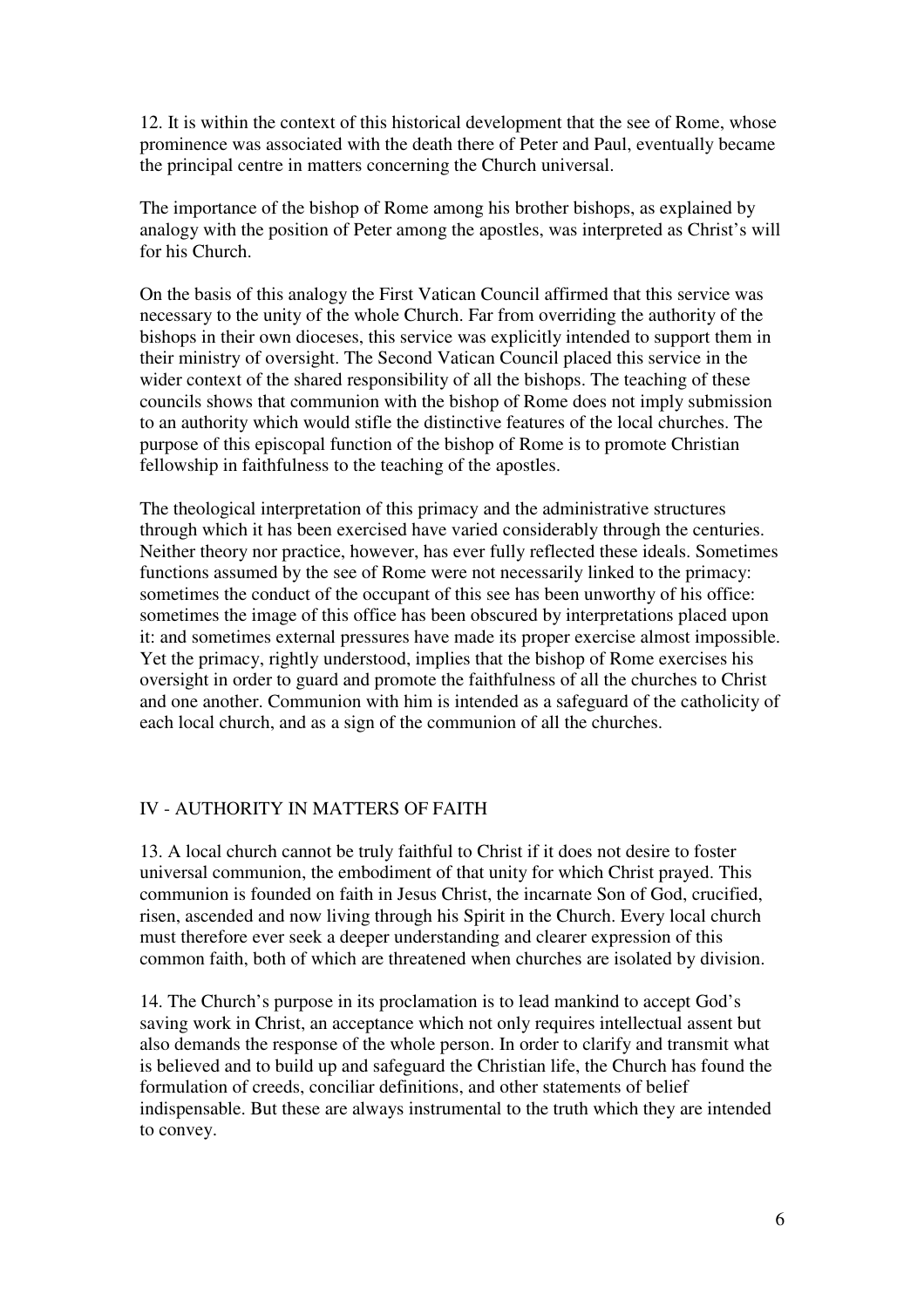15. The Church's life and work are shaped by its historical origins, by its subsequent experience and by its endeavour to make the relevance of the gospel plain to every generation. Through reflexion upon the Word, through the proclamation of the gospel, through baptism, through worship, especially the eucharist, the people of God are moved to the living remembrance of Jesus Christ and of the experience and witness of the apostolic community. This remembrance supports and guides them in their search for language which will effectively communicate the meaning of the gospel.

All generations and cultures must be helped to understand that the good news of salvation is also for them. It is not enough for the Church simply to repeat the original apostolic words. It has also prophetically to translate them in order that the hearers in their situation may understand and respond to them. All such restatement must be consonant with the apostolic witness recorded in the Scriptures; for in this witness the preaching and teaching of ministers, and statements of local and universal councils, have to find their ground and consistency. Although these clarifications are conditioned by the circumstances which prompted them, some of their perceptions may be of lasting value. In this process the Church itself may come to see more clearly the implications of the gospel. This is why the Church has endorsed certain formulas as authentic expressions of its witness, whose significance transcends the setting in which they were first formulated. This is not to claim that these formulas are the only possible, or even the most exact, way of expressing the faith, or that they can never be improved. Even when a doctrinal definition is regarded by the Christian community as part of its permanent teaching, this does not exclude subsequent restatement. Although the categories of thought and the mode of expression may be superseded, restatement always builds upon, and does not contradict, the truth intended by the original definition.

16. Local councils held from the second century determined the limits of the New Testament, and gave to the Church a canon which has remained normative. The action of a council in making such a decision on so momentous a matter implies an assurance that the Lord himself is present when his people assemble 'in his name', (Matt. 18.20) and that a council may say, 'it has seemed good to the Holy Spirit and to us' (Acts 15.28). The conciliar mode of authority exercised in the matter of the canon has also been applied to questions of discipline and of fundamental doctrine. When decisions (as at Nicaea in 325) affect the entire Church and deal with controverted matters which have been widely and seriously debated, it is important to establish criteria for the recognition and reception of conciliar definitions and disciplinary decisions. A substantial part in the process of reception is played by the subject matter of the definitions and by the response of the faithful. This process is often gradual, as the decisions come to be seen in perspective through the Spirit's continuing guidance of the whole Church.

17. Among the complex historical factors which contributed to the recognition of conciliar decisions considerable weight attached to their confirmation by the principal sees, and in particular by the see of Rome. At an early period other local churches actively sought the support and approbation of the church in Rome; and in course of time the agreement of the Roman see was regarded as necessary to the general acceptance of synodical decisions in major matters of more than regional concern, and also, eventually, to their canonical validity. By their agreement or disagreement the local church of Rome and its bishop fulfilled their responsibility towards other local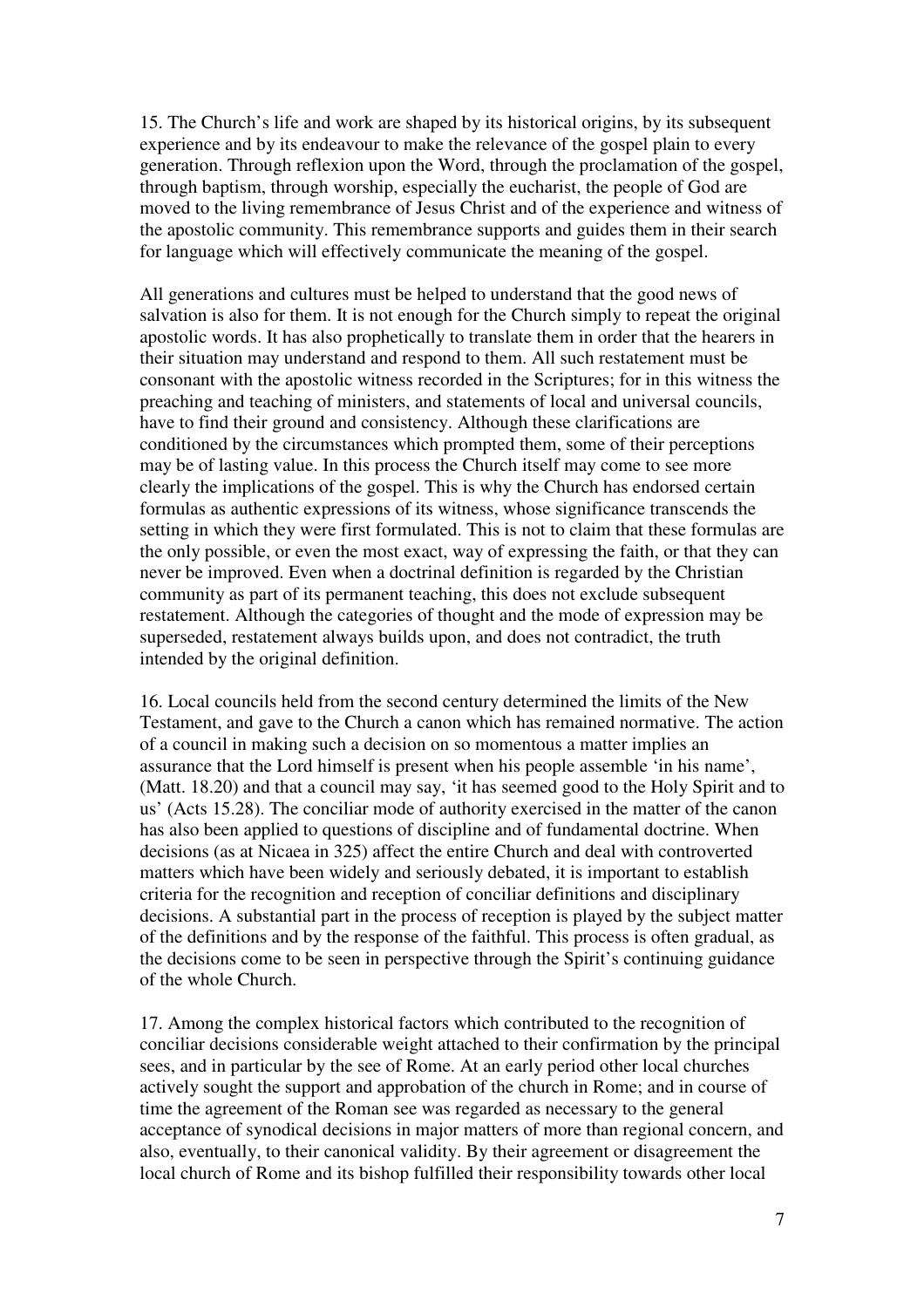churches and their bishops for maintaining the whole church in the truth. In addition the bishop of Rome was also led to intervene in controversies relating to matters of faith—in most cases in response to appeals made to him, but sometimes on his own initiative.

18. In its mission to proclaim and safeguard the gospel the Church has the obligation and the competence to make declarations in matters of faith. This mission involves the whole people of God, among whom some may rediscover or perceive more clearly than others certain aspects of the saving truth. At times there result conflict and debate. Customs, accepted positions, beliefs, formulations and practices, as well as innovations and re-interpretations, may be shown to be inadequate, mistaken or even inconsistent with the gospel. When conflict endangers unity or threatens to distort the gospel the Church must have effective means for resolving it.

In both our traditions the appeal to Scripture, to the creeds, to the Fathers and to the definitions of the councils of the early Church is regarded as basic and normative. (see note 1) But the bishops have a special responsibility for promoting truth and discerning error, and the interaction of bishop and people in its exercise is a safeguard of Christian life and fidelity. The teaching of the faith and the ordering of life in the Christian community require a daily exercise of this responsibility; but there is no guarantee that those who have an everyday responsibility will—any more than other members— invariably be free from errors of judgment, will never tolerate abuses and will never distort the truth. Yet, in Christian hope, we are confident that such failures cannot destroy the Church's ability to proclaim the gospel and to show forth the Christian life; for we believe that Christ will not desert his Church and that the Holy Spirit will lead it into all truth. That is why the Church, in spite of its failures, can be described as indefectible.

# V - CONCILIAR AND PRIMATIAL AUTHORITY

19. In times of crisis or when fundamental matters of faith are in question, the Church can make judgments, consonant with Scripture, which are authoritative. When the Church meets in ecumenical council its decisions on fundamental matters of faith exclude what is erroneous. Through the Holy Spirit the Church commits itself to those judgments, recognizing that, being faithful to Scripture and consistent with Tradition, they are by the same Spirit protected from error. They do not add to the truth but, although not exhaustive, they clarify the Church's understanding of it. In discharging this responsibility bishops share in a special gift of Christ to his Church. Whatever further clarification or interpretation may be propounded by the Church, the truth expressed will always be confessed. This binding authority does not belong to every conciliar decree, but only to those which formulate the central truths of salvation. This authority is ascribed in both our traditions to decisions of the ecumenical councils of the first centuries. (see note 2)

20. The bishops are collectively responsible for defending and interpreting the apostolic faith. The primacy accorded to a bishop implies that, after consulting his fellow bishops, he may speak in their name and express their mind. The recognition of his position by the faithful creates an expectation that on occasion he will take an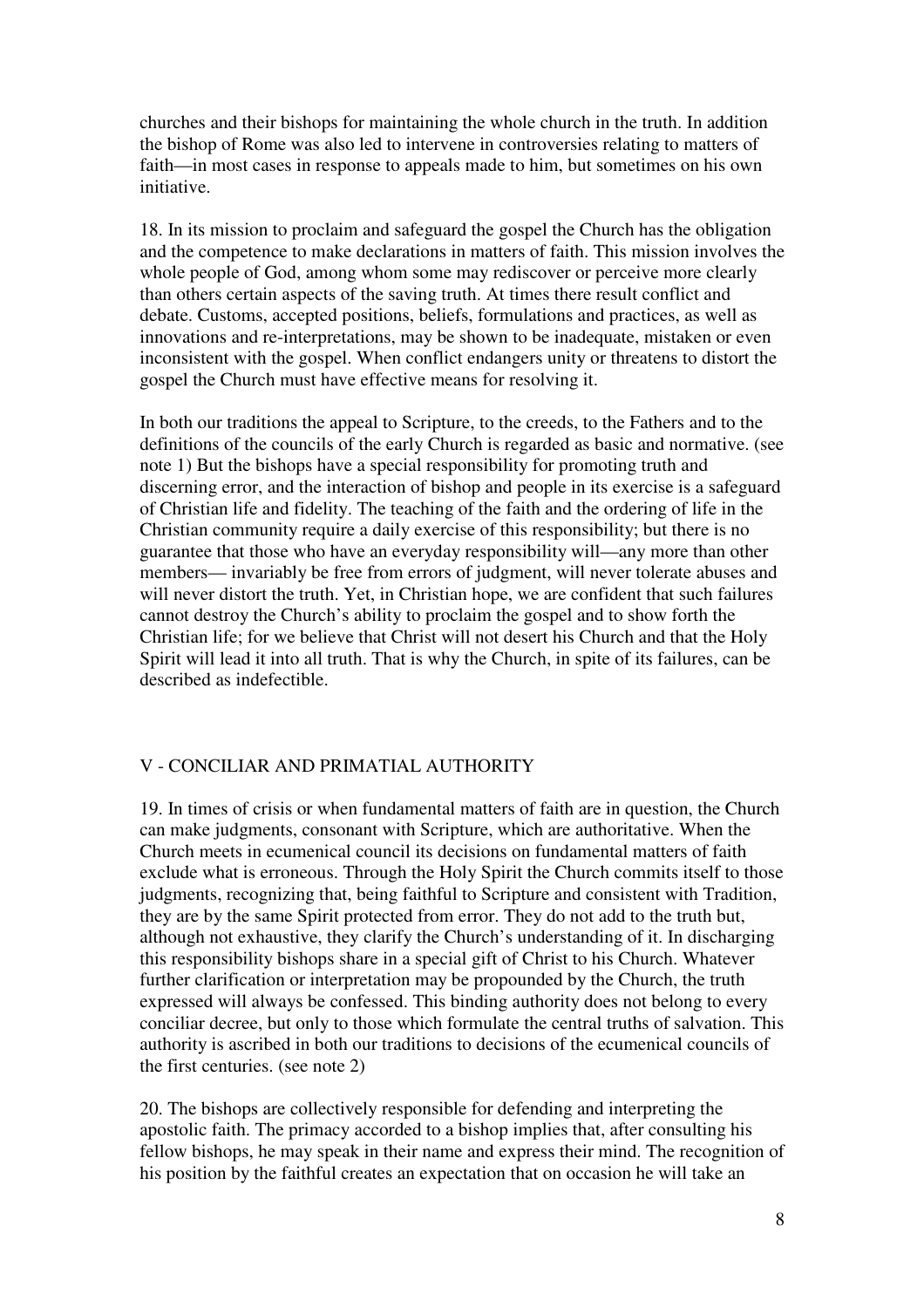initiative in speaking for the Church. Primatial statements are only one way by which the Holy Spirit keeps the people of God faithful to the truth of the gospel.

21. If primacy is to be a genuine expression of episcope it will foster the koinonia by helping the bishops in their task of apostolic leadership both in their local church and in the Church universal. Primacy fulfils its purpose by helping the churches to listen to one another, to grow in love and unity, and to strive together towards the fulness of Christian life and witness; it respects and promotes Christian freedom and spontaneity; it does not seek uniformity where diversity is legitimate, or centralize administration to the detriment of local churches.

A primate exercises his ministry not in isolation but in collegial association with his brother bishops. His intervention in the affairs of a local church should not be made in such a way as to usurp the responsibility of its bishop.

22. Although primacy and conciliarity are complementary elements of episcope it has often happened that one has been emphasized at the expense of the other, even to the point of serious imbalance. When churches have been separated from one another, this danger has been increased. The koinonia of the churches requires that a proper balance be preserved between the two with the responsible participation of the whole people of God.

23. If God's will for the unity in love and truth of the whole Christian community is to be fulfilled, this general pattern of the complementary primatial and conciliar aspects of episcope serving the koinonia of the churches needs to be realized at the universal level. The only see which makes any claim to universal primacy and which has exercised and still exercises such episcope is the see of Rome, the city where Peter and Paul died.

It seems appropriate that in any future union a universal primacy such as has been described should be held by that see.

# VI - PROBLEMS AND PROSPECTS

24. What we have written here amounts to a consensus on authority in the Church and, in particular, on the basic principles of primacy. This consensus is of fundamental importance. While it does not wholly resolve all the problems associated with papal primacy, it provides us with a solid basis for confronting them. It is when we move from these basic principles to particular claims of papal primacy and to its exercise that problems arise, the gravity of which will be variously judged:

(a) Claims on behalf of the Roman see as commonly presented in the past have put a greater weight on the Petrine texts (Matt. 16.18, 19; Luke 22.31, 32; John 21 .1 5-1 7) than they are generally thought to be able to bear. However, many Roman Catholic scholars do not now feel it necessary to stand by former exegesis of these texts in every respect.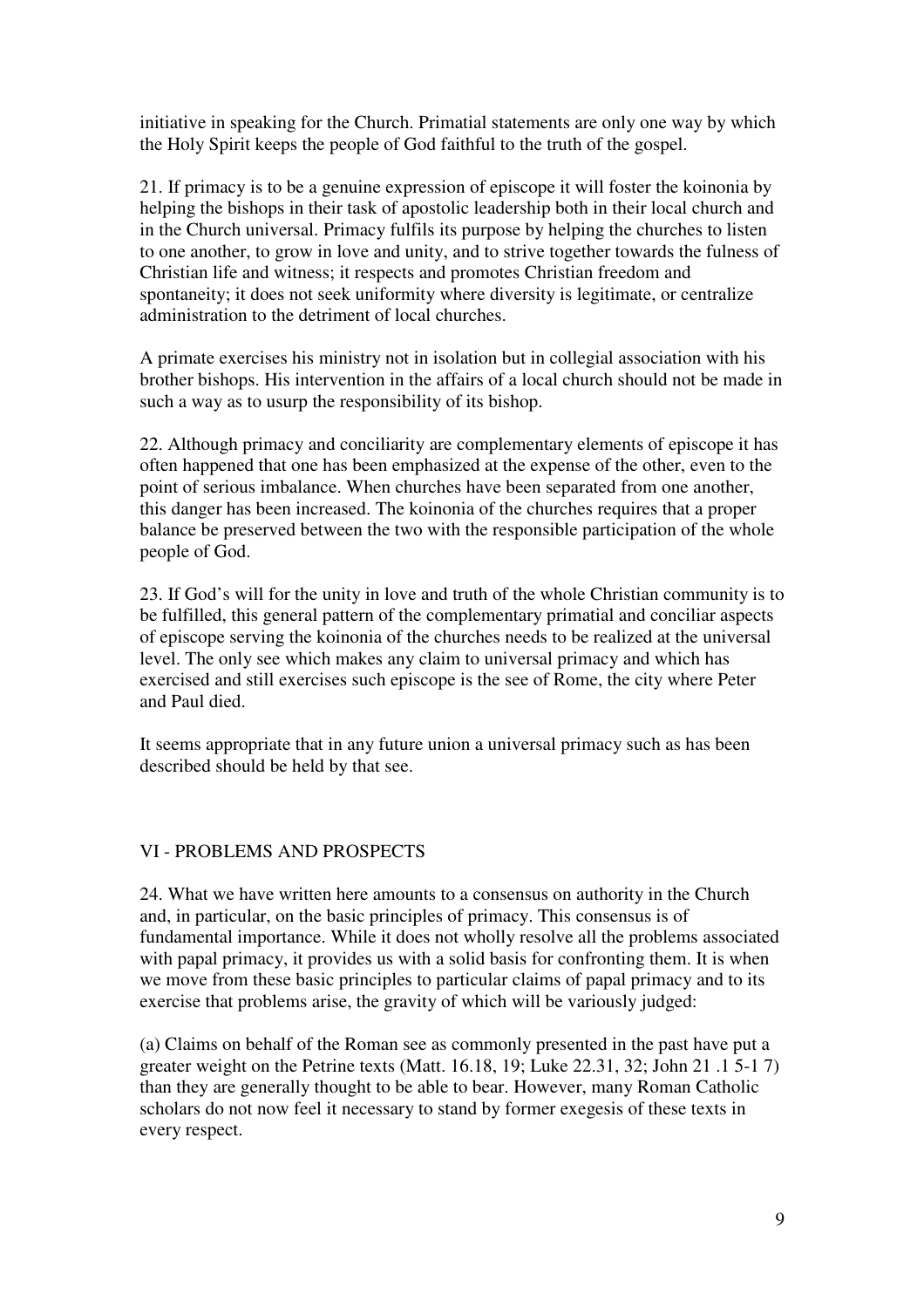(b) The First Vatican Council of 1870 uses the language of 'divine right' of the successors of Peter. This language has no clear interpretation in modern Roman Catholic theology. If it is understood as affirming that the universal primacy of the bishop of Rome is part of God's design for the universal koinonia then it need not be a matter of disagreement. But if it were further implied that as long as a church is not in communion with the bishop of Rome, it is regarded by the Roman Catholic church as less than fully a church, a difficulty would remain: for some this difficulty would be removed by simply restoring communion, but to others the implication would itself be an obstacle to entering into communion with Rome.

(c) Anglicans find grave difficulty in the affirmation that the pope can be infallible in his teaching. It must, however, be borne in mind that the doctrine of infallibility (see note 3) is hedged round by very rigorous conditions laid down at the First Vatican Council. These conditions preclude the idea that the pope is an inspired oracle communicating fresh revelation, or that he can speak independently of his fellow bishops and the Church, or on matters not concerning faith or morals. For the Roman Catholic Church the pope's dogmatic definitions, which, fulfilling the criteria of infallibility, are preserved from error, do no more but no less than express the mind of the Church on issues concerning the divine revelation. Even so, special difficulties are created by the recent Marian dogmas, because Anglicans doubt the appropriateness, or even the possibility, of defining them as essential to the faith of believers.

(d) The claim that the pope possesses universal immediate jurisdiction, the limits of which are not clearly specified, is a source of anxiety to Anglicans who fear that the way is thus open to its illegitimate or uncontrolled use. Nevertheless, the First Vatican Council intended that the papal primacy should be exercised only to maintain and never to erode the structures of the local churches. The Roman Catholic church is today seeking to replace the juridical outlook of the nineteenth century by a more pastoral understanding of authority in the Church.

25. In spite of the difficulties just mentioned, we believe that this Statement on Authority in the Church represents a significant convergence with far-reaching consequences. For a considerable period theologians in our two traditions, without compromising their respective allegiances, have worked on common problems with the same methods. In the process they have come to see old problems in new horizons and have experienced a theological convergence which has often taken them by surprise.

In our three Agreed Statements we have endeavoured to get behind the opposed and entrenched positions of past controversies. We have tried to re-assess what are the real issues to be resolved. We have often deliberately avoided the vocabulary of past polemics, not with any intention of evading the real difficulties that provoked them, but because the emotive associations of such language have often obscured the truth. For the future relations between our churches the doctrinal convergence which we have experienced offers hope that remaining difficulties can be resolved.

#### **CONCLUSION**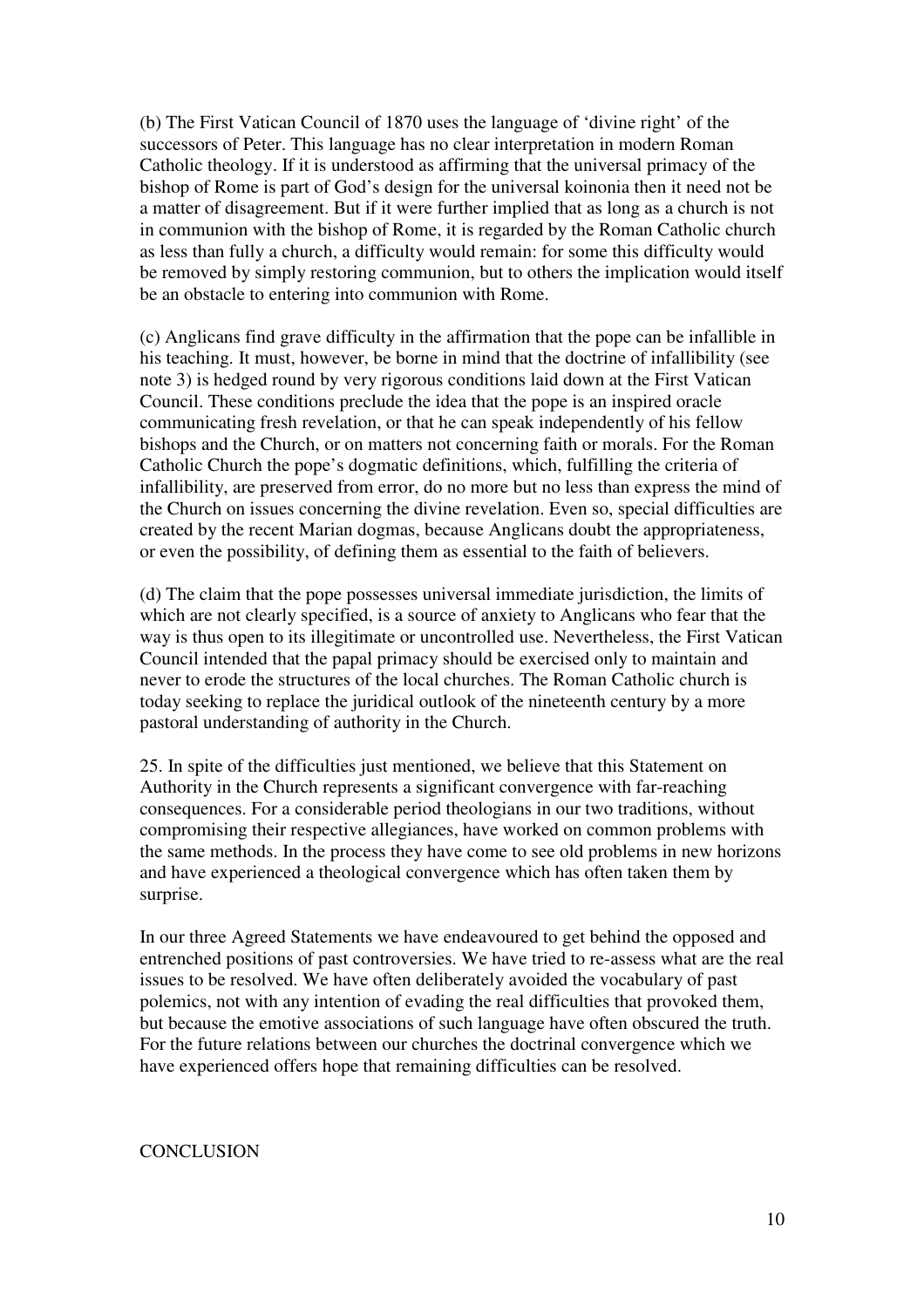26. The Malta Report of 1968 envisaged the coming together of the Roman Catholic church and the churches of the Anglican Communion in terms of 'unity by stages'. We have reached agreements on the doctrines of the Eucharist, Ministry, and, apart from the qualifications of para. 24, Authority. Doctrinal agreements reached by theological commissions cannot, however, by themselves achieve the goal of Christian unity. Accordingly, we submit our Statements to our respective authorities to consider whether or not they are judged to express on these central subjects a unity at the level of faith which not only justifies but requires action to bring about a closer sharing between our two Communions in life, worship and mission.

1. This is emphasised in the Anglican tradition. Cf. the Lambeth Conferences of 1948 and 1968.

2. Since our historical divisions, the Roman Catholic Church has continued the practice of holding general councils of its bishops, some of which it has designated as ecumenical. The churches of the Anglican Communion have developed other forms of conciliarity.

3. 'Infallibility' is a technical term which does not bear precisely the same meaning as the word does in common usage. Its theological sense is seen in paragraphs 15 and 19 above.

Official Text Copyright © the Anglican-Roman Catholic International Commission

\_\_\_\_\_\_\_\_\_\_